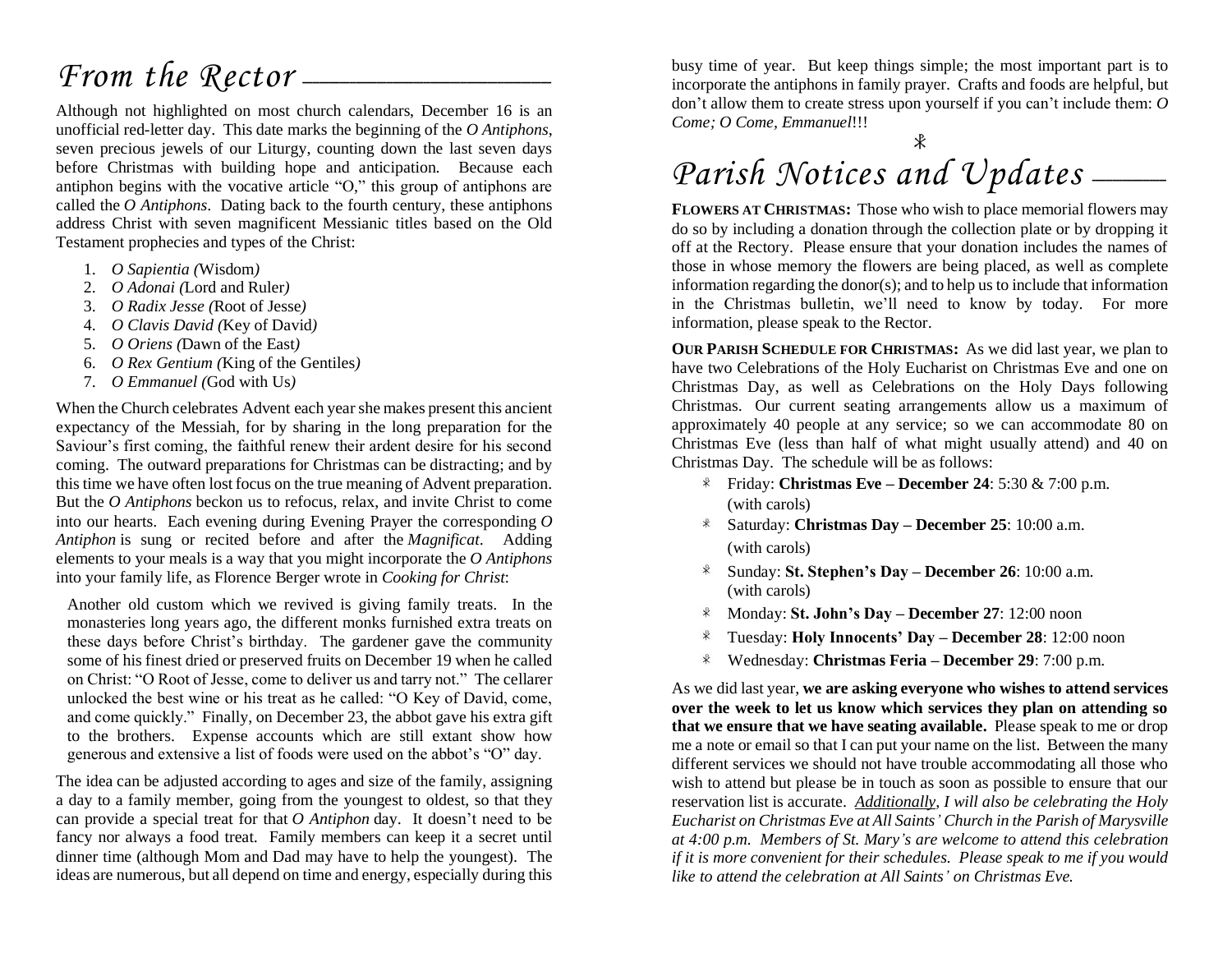#### **THE CANDLES OF ADVENT** THE FOURTH SUNDAY OF ADVENT: LOVE

Officiant: O Come, O Come, Emmanuel,

- **All: And ransom captive Israel, that mourns in lonely exile here, until the Son of God appear. Rejoice! Rejoice! Emmanuel shall come to thee, O Israel.**
- Reader: Today is the fourth Sunday of Advent, the Sunday of Love.

Reader: Rejoice in the Lord always. **All: And again I say, Rejoice.** Reader: There stands one among you, **All: Whom you do not know.**

*The Light of the Fourth Candle*

Reader: Behold the Lamb of God, **All: Which takes away the sin of the world.**

Officiant: As we stand, let us pray

**All: Almighty God, give us grace that we may cast away the works of darkness, and put upon us the armour of light, now in the time of this mortal life, in which thy Son Jesus Christ came to visit us in great humility; that in the last day, when he shall come again in his glorious majesty, to judge both the quick and the dead, we may rise to the life immortal; through him who liveth and reigneth with thee and the Holy Spirit, now and ever. Amen.**

> **A candle is burning, a candle of love, a candle to point us to heaven above, A baby for Christmas, a wonderful birth, for Jesus is bringing God's love to our earth.**

"A Candle is Burning" is by Sandra Dean, 1986. Music is "Cradle Song" [Hymn Book 734] by W. J. Kirkpatrick.

### *The Anglican Church of Canada The Diocese of Fredericton* THE PARISH OF ST. MARY, YORK



We are faced with the shocking reality: Jesus stands at the door and knocks, in complete reality. He asks you for help in the form of a beggar, in the form of a ruined human being in torn clothing. He confronts you in every person that you meet. Christ walks on the earth as your neighbor as long as there are people. He walks on the earth as the one through whom God calls you, speaks to you and makes his demands. That is the greatest seriousness and the greatest blessedness of the Advent message. Christ stands at the door. He lives in the form of the person in our midst. Will you keep the door locked or open it to him?

Dietrich Bonhoeffer (1906-1945) *A Testament to Freedom: the essential writings of Dietrich Bonhoeffer*

#### **PRIEST AND RECTOR**

The Venerable Kevin M. Stockall, B.A. (Hons), M.Div. Rectory: 770 McEvoy Street, Fredericton NB E3A 3B7 454.0245 (rectory) | 472.4661 (office) | 461.7685 (cell) | kevin.stockall@bellaliant.net Visit us at: http://www.stmarysfredericton.ca/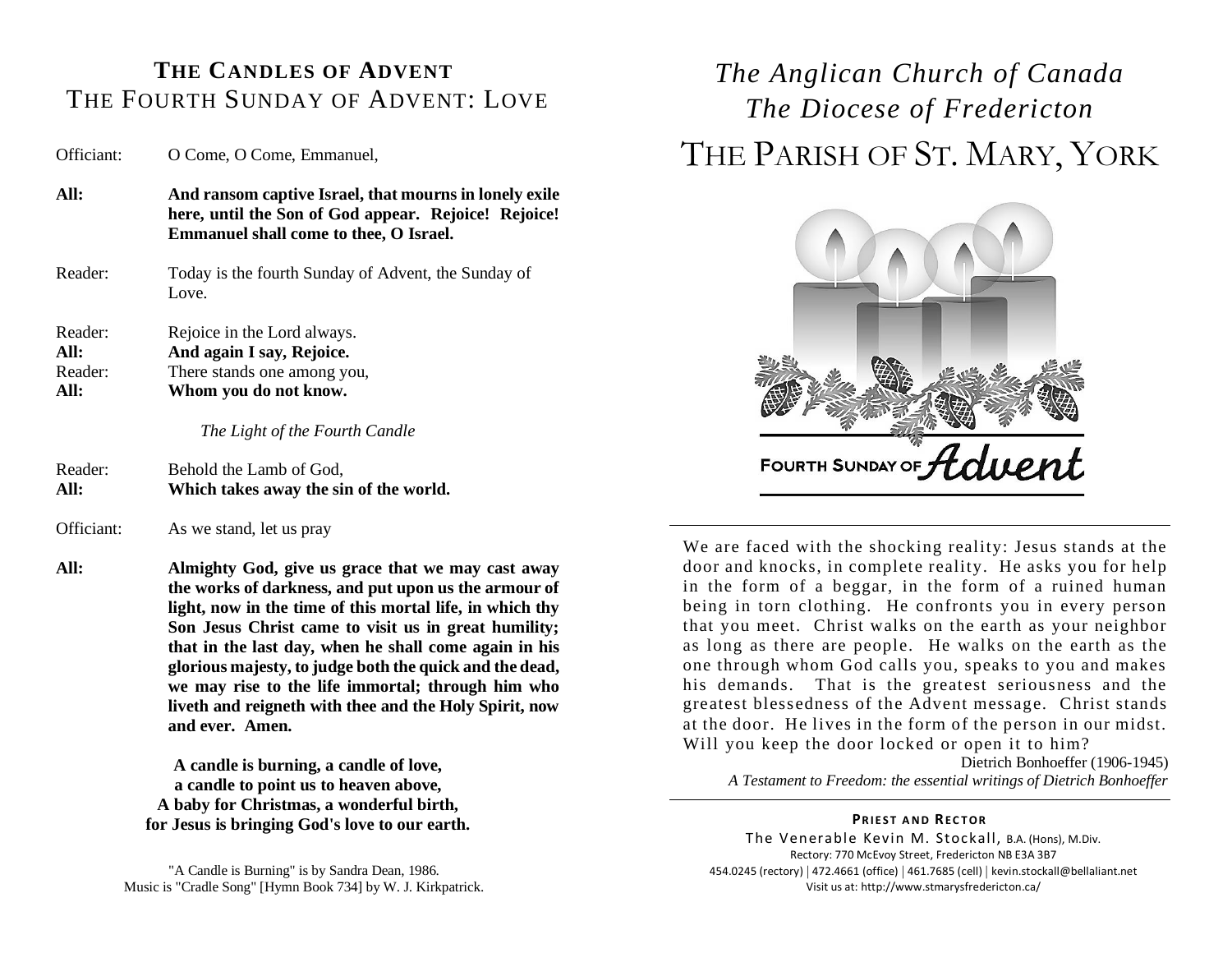# THE FOURTH SUNDAY IN ADVENT

*December 18, 2021*

*Our King and Saviour draws near! O come, let us worship!*

### *4:30 p.m. – Evening Prayer:*

 $\text{\textdegree}$  Psalm 94 | Isaiah 50:4-10 | Revelation 22:6-end

#### *5:00 p.m. – The Holy Eucharist*

| Introit Psalm 19:1-6:                                             | page 351               |
|-------------------------------------------------------------------|------------------------|
| The Lighting of the Advent Wreath: please see the bulletin insert |                        |
| The Gloria is omitted during Advent                               |                        |
| The Collect:                                                      | page 102               |
| The Old Testament Reading:                                        | Isaiah 40:1-9          |
| Psalm 145:8-13:                                                   | page 516               |
| The Epistle:                                                      | page 102               |
| Gradual Psalm 145:18-22:                                          | page 517               |
| The Holy Gospel:                                                  | page 103               |
| The Creed:                                                        | page 71                |
| The Homily                                                        |                        |
| The Prayers of the People:                                        | L: Lord, in your mercy |
|                                                                   | C: Hear our prayer     |
| The Consecration:                                                 | page 82                |
| <b>Post Communion Prayer:</b>                                     | page 85                |

We acknowledge that the land on which we gather is the traditional unceded territory of the Wəlastəkwiyik (Wolastoqiyik) Peoples. This territory is covered by the "Treaties of Peace and Friendship" which Wəlastəkwiyik (Wolastoqiyik), Mi'kmaq, and Passamaquoddy Peoples first signed with the British Crown in 1726. The treaties did not deal with surrender of lands and resources but in fact recognized Mi'kmaq and Wəlastəkwiyik (Wolastoqiyik) title and established the rules for what was to be an ongoing relationship between nations.



#### SCHEDULE OF SERVICES

**DECEMBER 22: ST. THOMAS THE APOSTLE** (transferred) 6:30 p.m. – Evening Prayer 7:00 p.m. – Holy Eucharist

**DECEMBER 23: O EMMANUEL** 8:30 a.m. – Morning Prayer

**DECEMBER 24: CHRISTMAS EVE**  *4:00 p.m. – Holy Eucharist, All Saints, Marysville* 5:30 p.m. – Family Eucharist for the Nativity 7:00 p.m. – Family Eucharist for the Nativity

**DECEMBER 25: CHRISTMAS DAY** 9:30 a.m. – Morning Prayer 10:00 a.m. – Holy Eucharist for the Nativity

**DECEMBER 26: ST. STEPHEN THE MARTYR** 9:30 a.m. – Morning Prayer 10:00 a.m. – Holy Eucharist

**DECEMBER 27: ST. JOHN THE EVANGELIST** 12:00 noon – Holy Eucharist

**DECEMBER 28: THE HOLY INNOCENTS** 12:00 noon – Holy Eucharist